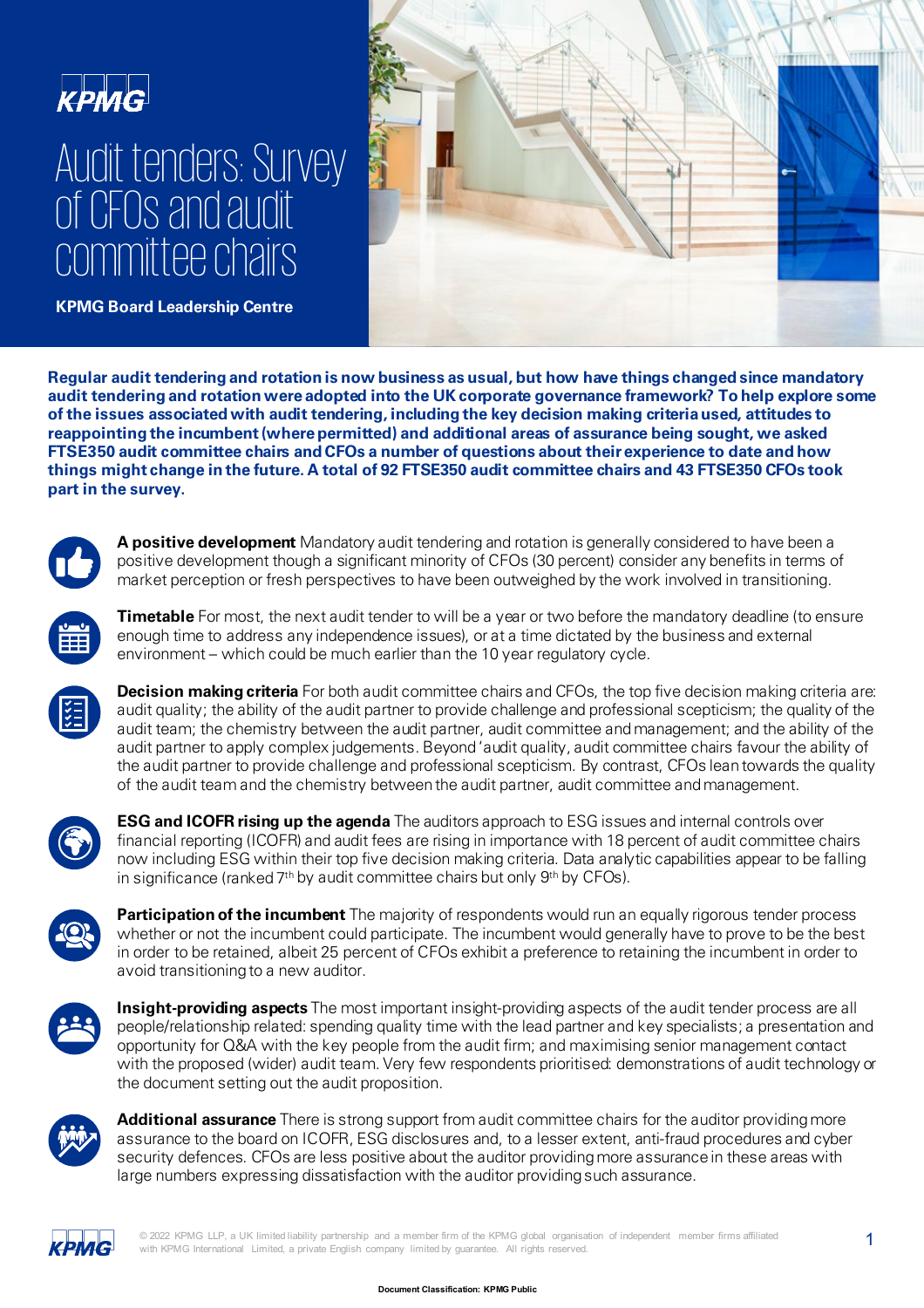#### **We asked whether mandatary audit tendering and rotation had driven audit quality and made a positive contribution to building trust in business.**

Both audit committee chairs and CFOs generally considered mandatory audit tendering and rotation to have been a positive development. However, a significant minority (16 percent of audit committee chairs and 30 percent of CFOs) were less positive citing the disproportionate amount of work in transitioning to the new audit firm.

It is perhaps to be expected that the CFO community would be more troubled by the additional work involved in transitioning as they, and their finance teams, have more contact with the auditor throughout the audit.

# **We asked FTSE350 audit committee chairs and CFOs how they would approach the timing of the next audit tender.**

Around half of the respondents said that they would proactively think about the right time to run an audit tender process in conjunction with how much change is going on in the business and the external environment (i.e., this could be much earlier than that dictated by the ten year regulatory cycle).

Also, around half of CFOs said that they would prefer that the tender be carried out a year or two before the 10 year deadline to adhere to the requirements whilst ensuring plenty of time to address any independence issues. Audit committee chairs were split between this response and running the next audit tender as close to the ten year mandatory audit tendering deadline as possible.

## **We asked whether, based on their experience of audit tenders to date, the work involved in audit tendering was 'too much', 'about right', or 'too little'.**

The majority of respondents believed the work involved in audit tendering to be 'about right' though 20 percent of audit committee chairs and 9 percent of CFOs considered it to be 'too much'.







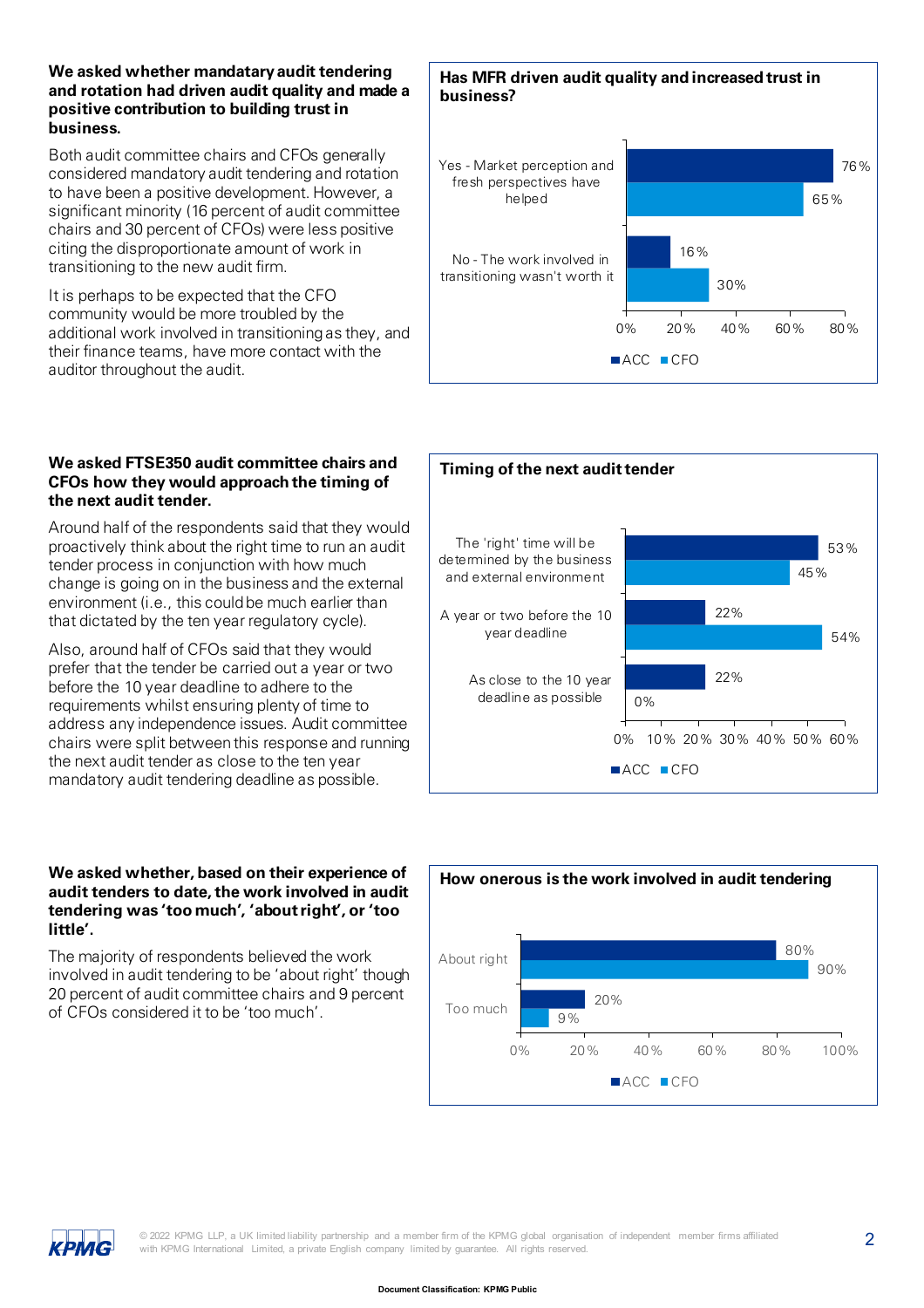#### **We asked FTSE350 audit committee chairs and CFOs for their top five decision making criteria (or preferred decision making criteria) for the last audit tender as well as what the top 5 decision making criteria would be for the next audit tender**.

Broadly speaking the same top criteria emerged for both audit committee chairs and CFOs: audit quality; the ability of the audit partner to provide challenge and professional scepticism; the quality of the audit team; the chemistry between the audit partner, audit committee and management; the ability of the audit partner to apply complex judgements; and the depth of understanding of the business.

Audit committee chairs were more favourable than the CFOs towards the ability of the audit partner to provide challenge and professional scepticism. By contrast, CFOs were more favourable towards the quality of the audit team and the chemistry between the audit partner, audit committee and management.

Other criteria such as data and analytic capabilities, sector experience, the auditors approach to ESG issues and the auditor's approach to, and reliance on internal controls over financial reporting (ICOFR) were seen as less important decision making criteria.

Data analytic capabilities appear to be falling in significance for both audit committee chairs and CFOs whilst the importance of the audit fee is trending upwards

The importance of the auditors approach to ESG and ICOFR has risen significantly for audit committee chairs. The importance of the approach to ICOFR to CFOs is also rising, although the auditors approach to ESG still doesn't register as a top 5 key decision making criteria.

|                               | <b>ACC</b><br><b>Ranking</b> | <b>CFO</b><br>Ranking |
|-------------------------------|------------------------------|-----------------------|
| Audit quality                 | 1                            | $=2$                  |
| Challenge and scepticism      | 2                            | 4                     |
| Quality of the audit team     | 3                            |                       |
| Chemistry                     | 4                            | $=2$                  |
| Complex judgements            | 5                            | 5                     |
| Business understanding        | 6                            | $=7$                  |
| D&A capabilities              | 7                            | 9                     |
| Audit fee                     | 8                            | 6                     |
| Sector experience             | 9                            | $=7$                  |
| ESG approach                  | 10                           |                       |
| ICOFR approach                | 11                           | 10                    |
| Regulatory inspection results | 12                           |                       |







© 2022 KPMG LLP, a UK limited liability partnership and a member firm of the KPMG global organisation of independent member firms affiliated with KPMG International Limited, a private English company limited by guarantee. All rights reserved.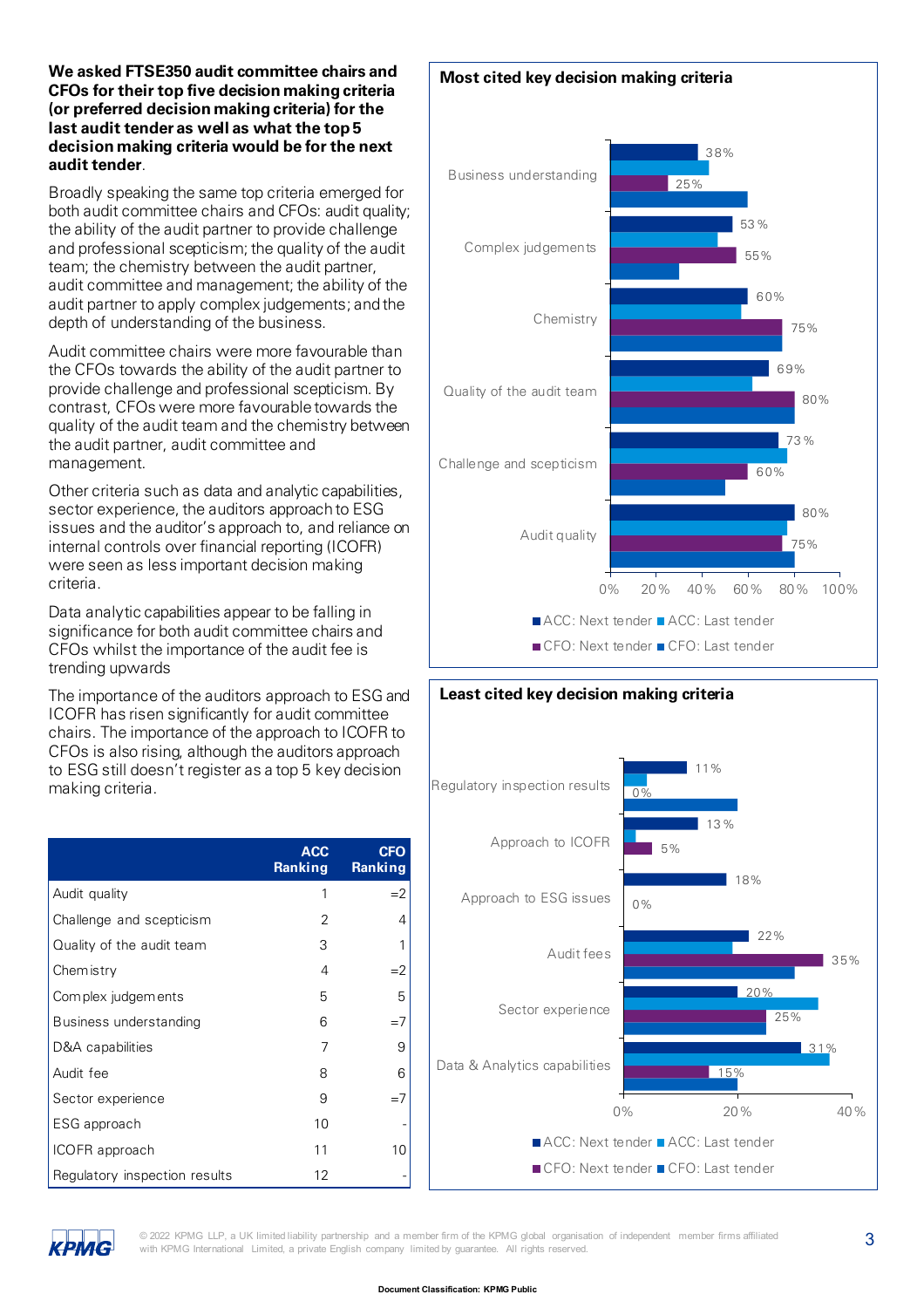**We asked how likely audit committee chairs and CFOs would be to retain their incumbent audit firm (where that was possible); and whether when overseeing an audit tender where it was possible to retain the incumbent (e.g., where audit firm rotation isn't mandatory), they would anticipate running the tender differently than when compared to a tender where they would have to change the audit firm.**

The majority of both audit committee chairs and CFOs say that they would run an equally rigorous tender process whether or not it was possible to retain the incumbent.

For those that would do something different, CFOs lean towards a lighter touch process whereas audit committee chairs are equally split as to whether they would favour a lighter touch process or simply invite less firms to tender.

Where the incumbent can be retained, CFOs were much more likely than audit committee chairs to favour retention to avoid going through a transition so soon.

Also, nearly four times as many CFOs noted that some changes in audit approach, people or fees would need to be made for the incumbent to be retained than their audit committee colleagues.

#### **We asked FTSE350 audit committee chairs and CFOs to highlight the two most important insight-providing aspects of a short, sharp audit tender process.**

The most important, insight-providing aspect was spending quality time with the lead partner and key specialists (83 percent of audit committee chairs and 78 percent of CFOs).

Audit committee chairs also had a strong preference for a presentation and opportunity for Q&A with the key people from the audit firm whereas CFOs were more or less evenly split between this and maximising senior management contact with the proposed (wider) audit team.

Very few audit committee chairs or CFOs prioritised: demonstrations of audit technology; a detailed document setting out the audit proposition; or a discussion with the audit firm's senior leadership.



# **Where allowed, how likely are you to retain the incumbent?**